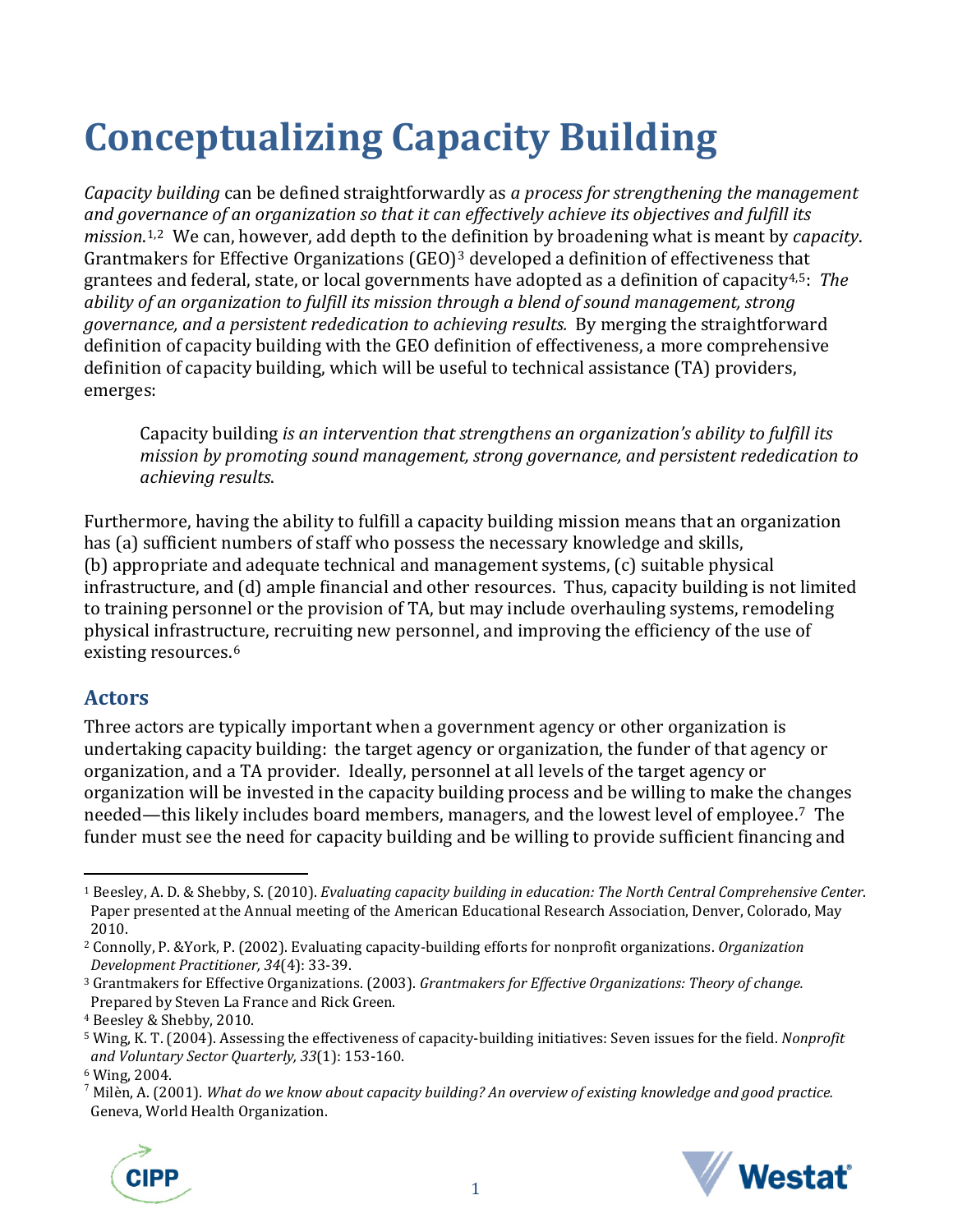other support.[8](#page-1-0) The TA provider, as an external entity, can help at all steps, including providing training or TA and evaluating the process. It is essential, however, that the TA provider work with the target organization and the funder instead of doing the capacity building work for them.

### **Process**

Capacity building can be seen as a change process targeted at "aligning beliefs and new or refined practices with desired growth targets" within an organization.[9](#page-1-1) To be effective, organizational capacity building requires deliberate and planned change. Some organizations make the mistake of training staff in new skills without carrying out the necessary follow-up to make sure those skills are being utilized appropriately.[10](#page-1-2) Others focus on training staff without addressing issues in other areas, such as an outdated computer system or a physical infrastructure that does not allow staff to implement new skills or innovative practices.[11](#page-1-3) Best [pr](#page-1-4)[ac](#page-1-5)tices for capacity building include long-term, multi-level approaches, coaching, and feedback.12,13

Importantly, with regard to the long-term nature of capacity building, funding cycles can be a challenge for organizations and government agencies receiving grant funding to effect changes. If supported by a typical five-year grant, the funding period may not be long enough to implement large-scale capacity building, yet funders may not be willing or able to finance processes that will not be completed within a given funding cycle. In a similar way, the grant cycle also may affect TA providers that receive grants for the purpose of providing TA on capacity building to other organizations, including government agencies. Additional constraints for government agencies can include existing rules and procedures established for their operations, which may limit what they can change, how they can go about changing, and even the structure of the agency.<sup>[14](#page-1-6)</sup>

When designing—and evaluating—a technical assistance initiative aimed at building capacity, four dimensions of capacity building must be considered:

**Types of capacity.** In the field of education, change usually involves developing four types of capacity: human, organizational, structural, and material.[15](#page-1-7) Human capacity includes both the intellectual capacity (e.g., knowledge, skills) and the will (e.g., interest, patience, and persistence) to implement needed changes. Organizational capacity involves interaction, collaboration, and communication among people within the organization. Structural capacity

<span id="page-1-1"></span><sup>9</sup> Harsh S. (2010). Chapter 1: Gaining perspective on a complex task: A multidimensional approach to capacity building. In S. Harsh, K. Bradley, K. Good, & J. Ross (Eds.). (2010), *Capacity building technical assistance: Change agent analyses* (pp.1-19). Charlestown, WV: Edvantia, Appalachia Regional Comprehensive Center., p. 2.

 $\overline{a}$ 

<span id="page-1-7"></span><span id="page-1-6"></span><sup>&</sup>lt;sup>15</sup> Century, J. R. (1999, April). *Determining capacity within systemic educational reform*. Paper presented at the annual meeting of the American Educational Research Association, Montreal, Quebec, Canada.





<span id="page-1-0"></span><sup>8</sup> McKinsey & Company. (2001). *Effective capacity building in nonprofit organizations.* Washington, DC: Venture Philanthropy Partners.

<span id="page-1-2"></span><sup>10</sup> Fixsen, D. L., Naoom, S. F., Blase, K. A., Friedman, R. M. & Wallace, F. (2005). *Implementation Research: A Synthesis of the Literature*. Tampa, FL: University of South Florida, Louis de la Parte Florida Mental Health Institute, The National Implementation Research Network (FMHI Publication #231).

<span id="page-1-3"></span><sup>11</sup> Fixsen, D., Blase, K., Horner, R. & Sugai, G. (2008). *Taking EBPs to Scale: Capacity Building*. Presented at the PBS Conference 2008.

<span id="page-1-4"></span><sup>12</sup> *Ibid.*

<span id="page-1-5"></span><sup>&</sup>lt;sup>13</sup> Barrett, S., Kincaid, D. March, A. 2013. *Building Coaching Capacity*. Presented at the 2013 PBIS Leadership Forum.<br><sup>14</sup> Milèn. 2001.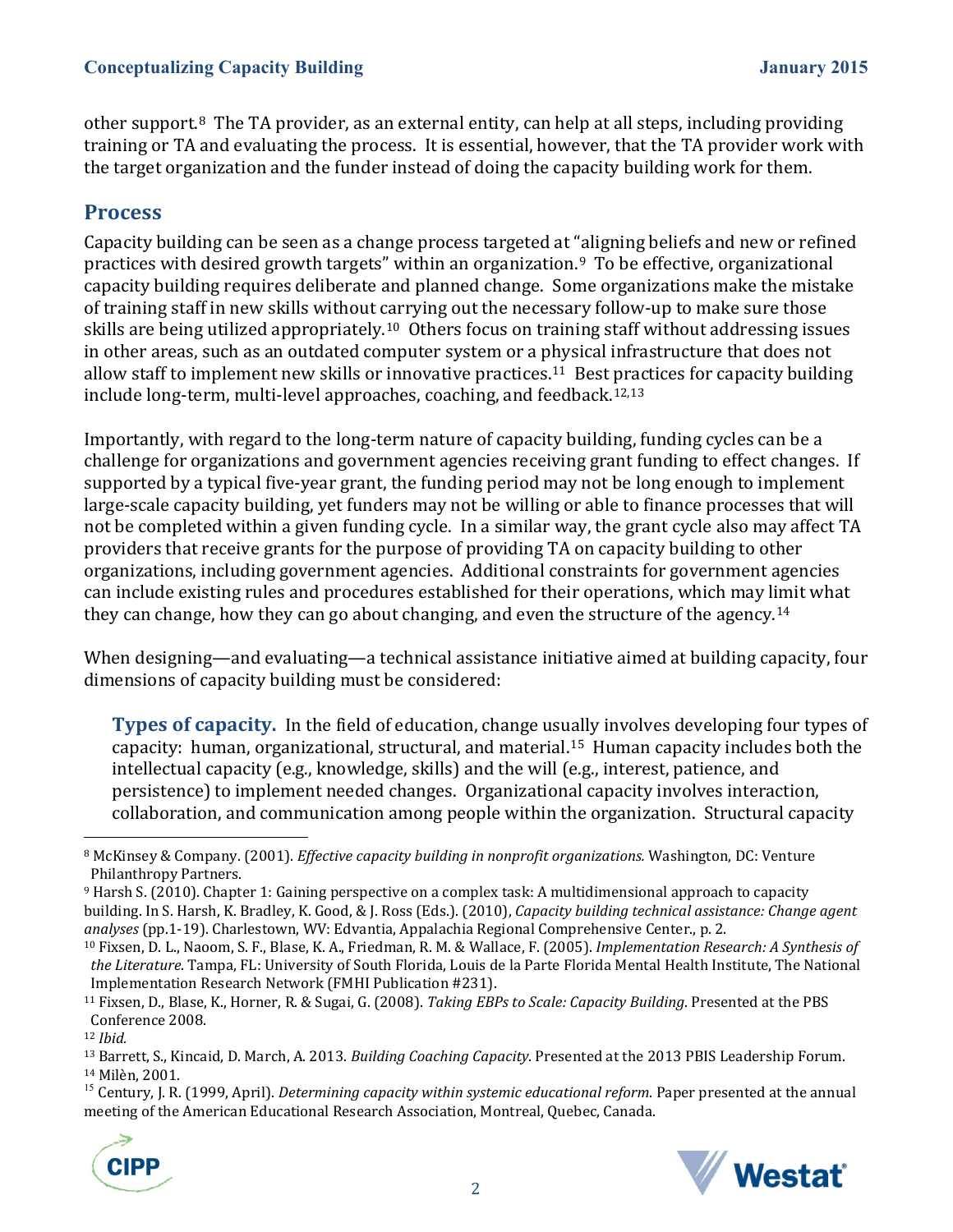exists independently of the people working within the organization and includes elements like policies, procedures, and practices. Material capacity includes the fiscal resources, materials, and equipment needed to meet organizational goals and implement change. The four types of capacity are interdependent, and growth in one area is dependent on growth in another.[16](#page-2-0)  Consequently, while a particular capacity-building initiative might focus on one type of capacity, all four types of capacity must be "aligned and addressed" if the organization is to meet its goals for change.[17](#page-2-1)

**Levels of capacity.** In addition to attending to the type of capacity to be developed, organizations must institute changes targeted at building different levels of capacity information, skills, structures, and processes—if they want to ensure that the desired changes are fully implemented.[18](#page-2-2) As the organization moves through the various stages of capacity building, new information and increasingly sophisticated skills, structures, and processes are needed.[19](#page-2-3)

**Stages of capacity building.** Based on a review of the literature, Harsh and her colleagues at the Appalachian Regional Comprehensive Center (ARCC) identified four stages of capacity building: Exploration, Emerging Implementation, Full Implementation and Sustainability.<sup>[20](#page-2-4)</sup><br>• **Exploration.** In this stage, key actors identify the need for change: determine the

- **Exploration.** In this stage, key actors identify the need for change; determine the desired capacity; and identify the knowledge, skills, structures, and processes that need to be in place to achieve the desired capacity. An important task during this stage is to evaluate the current capacity of the organization, possibly including staff skills, number of staff, computer and other systems, infrastructure, and other resources. The "capacity gap" is the difference between existing capacity and needed capacity.
- **Emerging Implementation.** This stage can be summarized in three steps: (1) the target organization's employees participate in activities; (2) the employees build new knowledge, update technological or physical infrastructure, increase resources, or learn to use available resources more efficiently; and (3) the employees apply their new knowledge and utilize new systems.
- **Full Implementation.** This stage involves the integration of the new information and new skills and the refining of practices based on evaluation of the changes. During this stage, evaluations of the capacity building activities can help to inform key actors on the innovation's impact and consequences. At this stage, TA providers may need to modify their TA approach, or changes may need to be made to the focus of capacity building activities to fully effect desired changes.
- **Sustainability.** This final stage involves "pervasive and consistent" use of the refined skills and practices. Also, the organization demonstrates the capacity and ability to analyze and modify practices for continuous improvement and for any needed refinement of the innovation.

 $\overline{a}$ 

<span id="page-2-4"></span><sup>19</sup> *Ibid*. 20 *Ibid*.





<span id="page-2-0"></span><sup>16</sup> *Ibid.*

<span id="page-2-1"></span><sup>17</sup> Harsh, 2010

<span id="page-2-2"></span><sup>&</sup>lt;sup>18</sup> *Ibid*. These levels are based on Hall and Hord's (2005) Concerns Based Adoption Model (CBAM).<br><sup>19</sup> *Ibid*.

<span id="page-2-3"></span>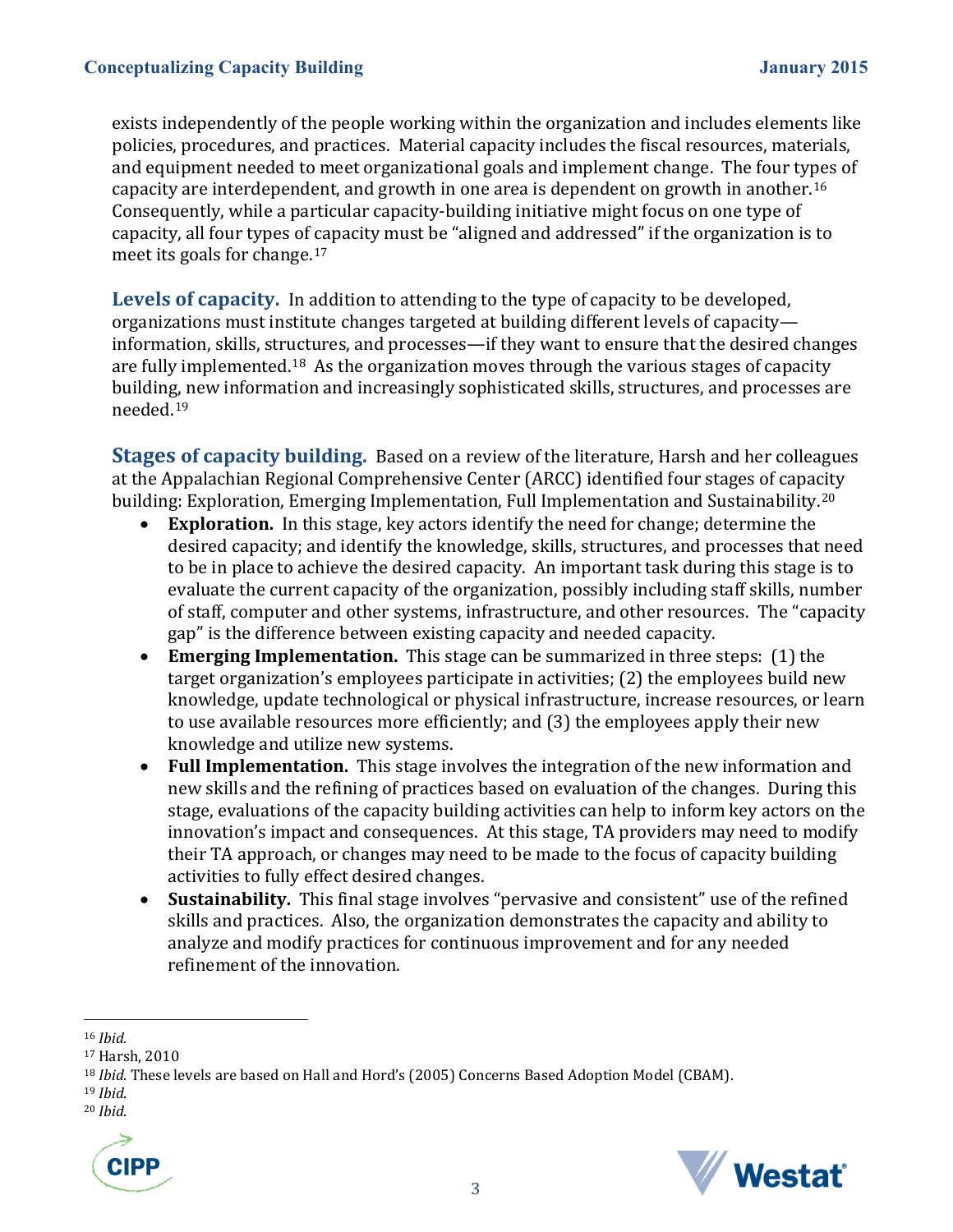**Outcomes of capacity building.** Finally, as organizations go through the capacity building process, one of three types of outcomes can occur: developmental (first-order change), transitional (second-order change), and transformational (third-order change).[21](#page-3-0) Developmental outcomes result from improvement of a skill or process. Transitional outcomes occur when an organization begins moving from its initial state to a new desired state. Transformational outcomes are achieved when there is a shift in culture and beliefs among members of the organization that results in significant differences in organizational structures and processes.<sup>22</sup> TA providers must consider the kind of change the organization would like to achieve and the organizational context when selecting the targeted capacity building outcome and designing a change strategy.

As a final note regarding the capacity building process for a large system, such as all of the districts within a state, a large-scale pilot study called a *Transformation Zone* may be useful.<sup>[23](#page-3-2)</sup> A Transformation Zone is a smaller setting to test the capacity building activities. The zone should be large enough to notice effects and encounter challenges. After the capacity building activities have been established and tested in the Transformation Zone, they can be scaled-up to other parts of the system.[24,](#page-3-3)[25](#page-3-4)

## **Evaluation**

Evaluation of capacity building can be challenging. One challenge relates to the difficulty differentiating between capacity building efforts and overall project activities—an evaluation of capacity building should focus on the capacity building efforts and should not be an evaluation of whether the organization is meetings its goals.<sup>26</sup> An[ot](#page-3-6)her challenge is the dynamic and multidimensional nature of the capacity building process.27 It may not be possible to establish a clear relationship between capacity building activities and capacity increases because of the difficulty making causal links and because external factors may affect outcomes. Furthermore, the development of assessment tools to measure abstract concepts associated with increased capacity, such as enhanced performance or organizational effectiveness, may be costly and timeconsuming.[28,](#page-3-7)[29](#page-3-8) Still another challenge is the length of time required for capacity building—the ultimate effectiveness of capacity building activities may not be determinable within a limited timeframe.

<span id="page-3-8"></span><sup>29</sup> Wing, 2004.





<span id="page-3-0"></span> $\overline{a}$ <sup>21</sup> *Ibid*. 22 *Ibid.*

<span id="page-3-1"></span>

<span id="page-3-2"></span><sup>&</sup>lt;sup>23</sup> The State Implementation and Scaling up of Evidence-based Practices Center (SISEP) has developed assessments to measure districts' and states' capacity to scale-up evidence-based practices (See Duda et al., 2013 and Fixsen et al, 2012 in the Annotated Bibliography).

<span id="page-3-3"></span><sup>24</sup> Fixsen, Blasé, Homer, & Sugai, 2008.

<span id="page-3-4"></span><sup>25</sup> U.S. Department of Education, Office of Vocational and Adult Education, *Adult Education Great Cities Summit: From Ghost Systems to Host Systems Via Transformation Zones*, Washington, DC, 2012.

<span id="page-3-5"></span><sup>&</sup>lt;sup>26</sup> Milèn, 2001.<br><sup>27</sup> Beesley & Shebby, 2010.

<span id="page-3-7"></span><span id="page-3-6"></span><sup>&</sup>lt;sup>28</sup> Connolly &York, 2002.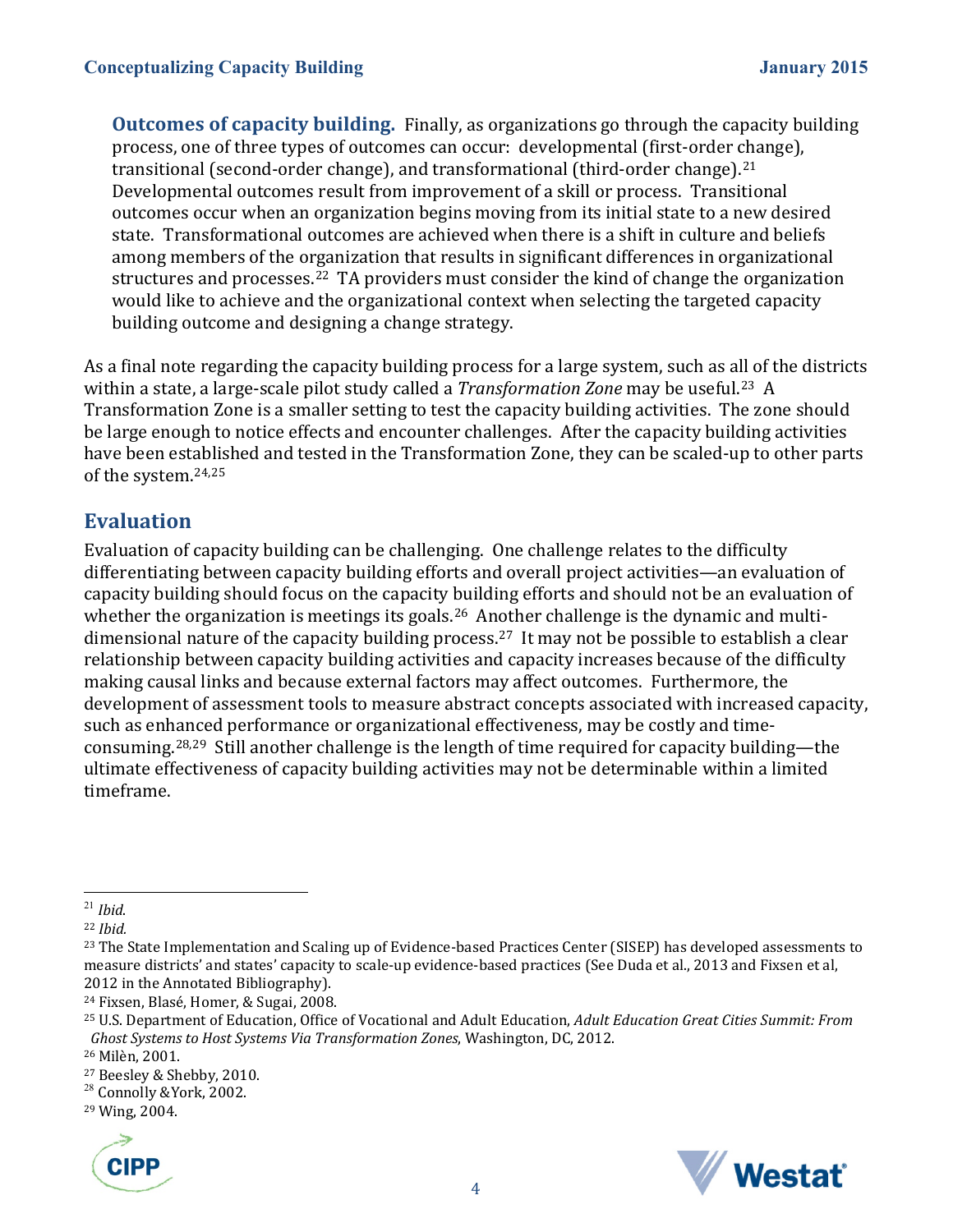#### **Conceptualizing Capacity Building January 2015**

The Appalachian Regional Comprehensive Center (ARCC) developed a multidimensional approach to capacity building to aid TA providers.<sup>30</sup> This approach considers the four key dimensions of capacity building discussed above: (1) types of capacity, (2) levels of capacity (3) stages of capacity building, and (4) outcomes of capacity building. When developing a capacity building initiative, TA providers can use this framework to determine an organization's status in each of the four dimensions. For example, TA providers could use ARCC's pseudo "slide rule" to identify the specific dimensions that will be targeted for capacity building (see Figure 1).

**Figure 1. [AR](#page-4-1)CC's "Slide Rule" for Identifying the Capacity Building Dimensions for a TA Initiative**<sup>31</sup>



In the example presented in Figure 1, the TA provider has identified a need to develop *Human* capacity focused on changing *Structures* within the organization. The organization is in the *Exploration* stage of capacity building, and the targeted outcome for this particular TA initiative is *Transitional* in nature. Using this information, the TA provider can develop a management plan that specifies the goals, activities, outputs and expected outcomes of the TA initiative. Depending on the organization's needs for capacity building across the four key dimensions, more than one specific TA initiative and corresponding management plan may be needed. In the above example, the organization's status in the *Exploration* stage of capacity building coupled with its desire to achieve *Transitional* outcomes means that more than one TA initiative will likely be necessary.

When TA initiatives are designed in this systematic way, evaluators can use the management plans as the starting point for evaluating the success of the TA provided. Evaluators may want to develop a logic model to align with the management plan, and evaluation activities can measure achievement of the plan's targeted short-term, intermediate, and long-term outcomes. If the TA provider did not create a detailed management plan, evaluators can work with the TA provider to create a logic model specifically for the capacity building initiative, specifying the expected inputs, activities, outputs, and expected outcomes.[32](#page-4-2) The logic model can help the evaluator and TA provider to clearly establish capacity building goals and identify and work to address any potential challenges. This logic model should focus only on the capacity building activities and should take into account those external factors that may affect outcomes.

Monitoring and evaluation should overlap with the ongoing capacity building activities, so that adjustments can be made as needed. Multiple data sources can be useful in measuring outcomes

<span id="page-4-2"></span>



<span id="page-4-0"></span> $\overline{a}$ <sup>30</sup> *Ibid.*

<span id="page-4-1"></span><sup>&</sup>lt;sup>31</sup> Adapted from Harsh, 2010.<br><sup>32</sup> Connolly &York, 2002.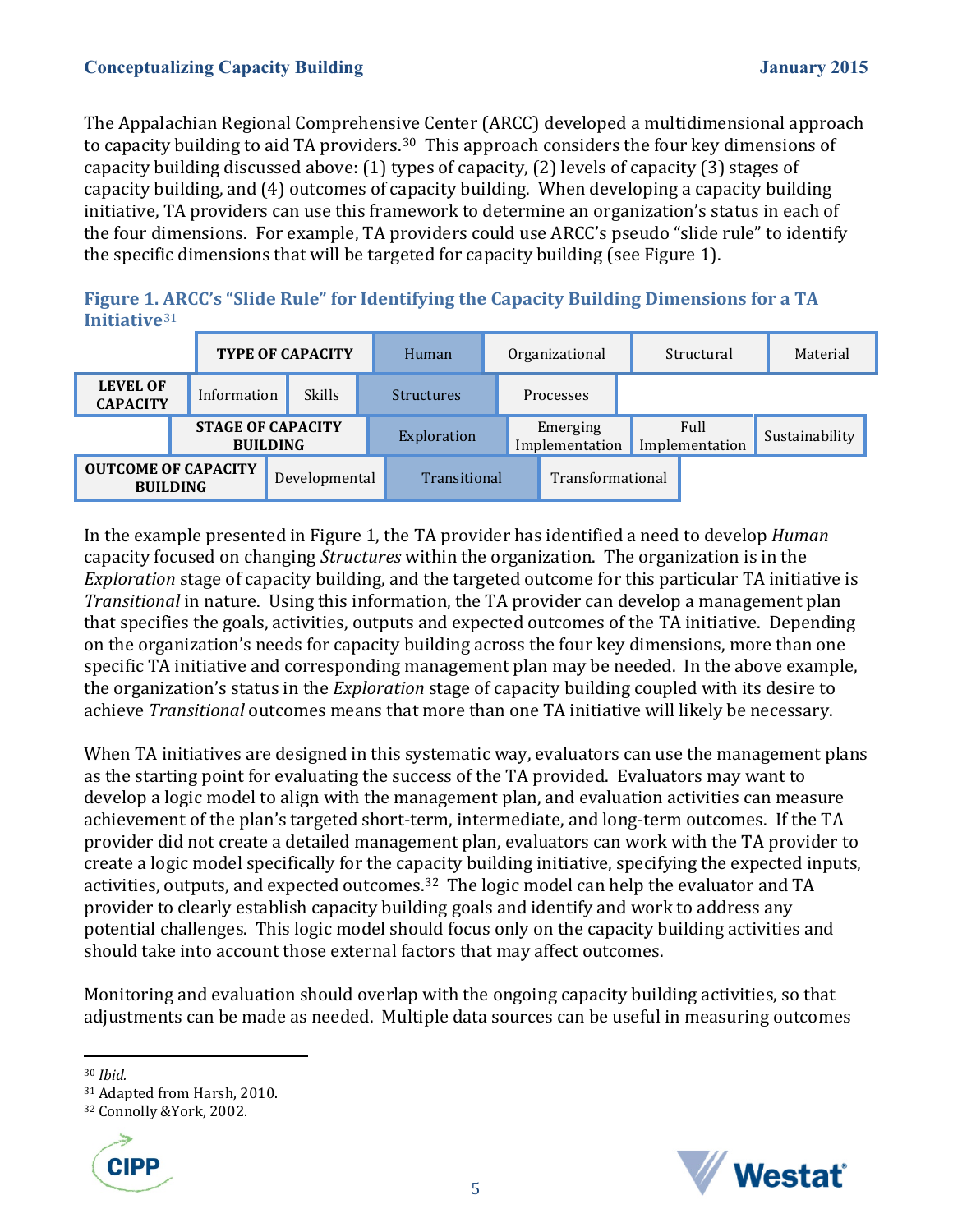#### **Conceptualizing Capacity Building January 2015**

for short-term, intermediate, and long-term goals related to capacity building. Not all data collection methods will be appropriate for all capacity building efforts or projects. Some suggested methods are document reviews, observations of services, customer satisfaction surveys, in-depth interviews or focus groups with participants within the target organization, surveys of participants within the organization, focus groups or in-depth interviews with clients, and measurements of change in outputs (e.g., improvements in the relevance, quality, and usefulness of products or services provided by the organization). [33](#page-5-0),[34](#page-5-1) Additionally, a follow-up assessment may be conducted to compare capacity before and after the capacity building activities.

A mixed methods approach to evaluating the capacity building efforts might use different methods to measure short-term, intermediate, and long-term outcomes of the TA provided to build capacity.[35](#page-5-2) For example, in a case where the capacity building efforts were almost entirely focused on training staff at SEAs, evaluators used surveys to collect immediate feedback from participants on the perceived quality, relevance, and utility of training or TA. They used data from surveys, interviews, and focus groups to measure intermediate outcomes by asking participants what they had learned and whether they perceived themselves as more capable of assisting districts and schools as a result of their new knowledge. Long-term outcomes were measured using follow-up surveys and interviews with participants to ask how participants applied the knowledge they had learned, coupled with a review of documents that would reveal results, such as meeting agendas and handouts, legislation, state program plans, and progress reports.

<span id="page-5-2"></span><sup>35</sup> Beesley & Shebby, 2010.





 $\overline{a}$ <sup>33</sup> Connolly &York, 2002.

<span id="page-5-1"></span><span id="page-5-0"></span><sup>34</sup> Milèn, 2001.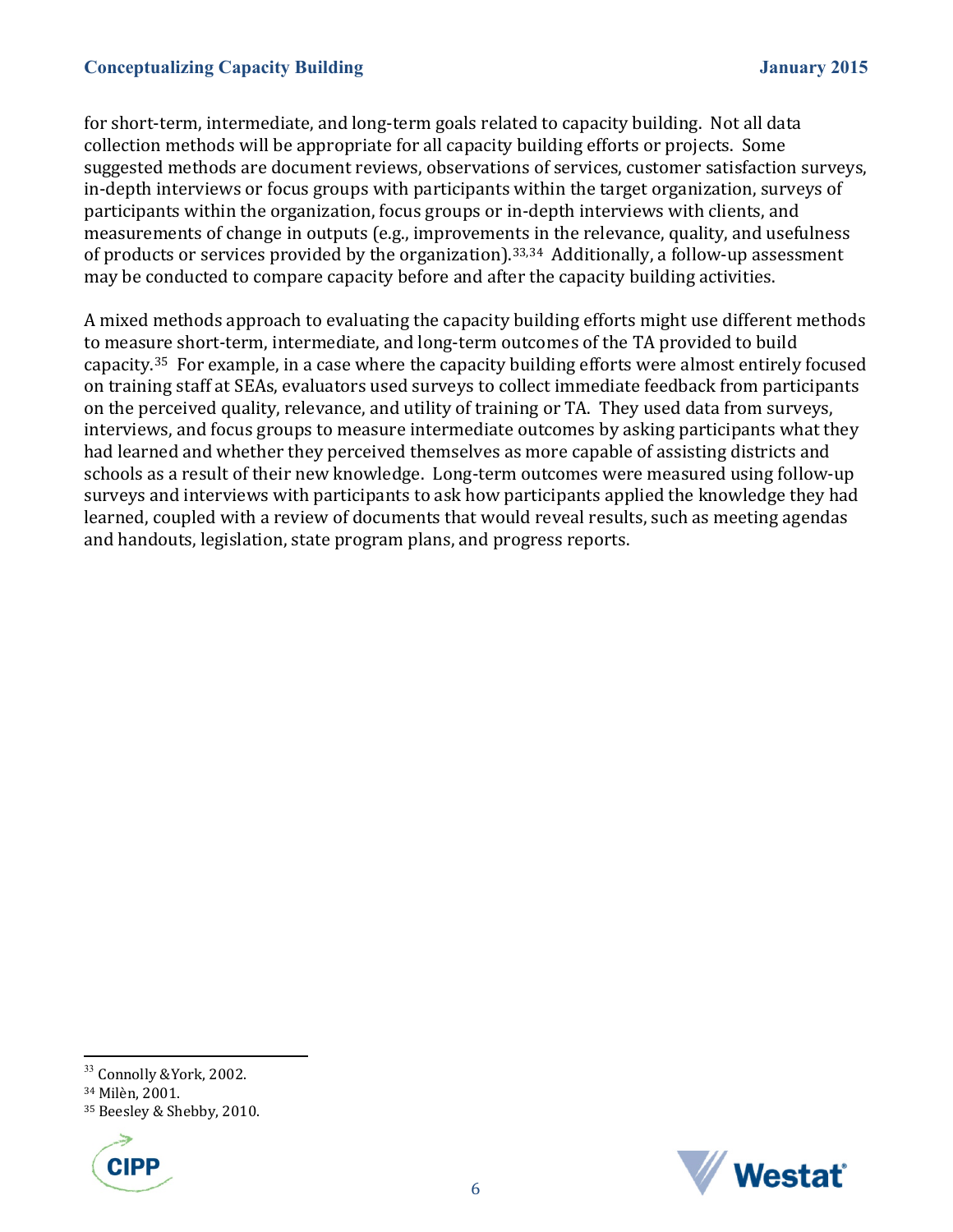## **Annotated Bibliography**

Barrett, S., Kincaid, D. March, A. 2013. *Building Coaching Capacity*. Presented at the 2013 PBIS Leadership Forum.

This presentation discusses the importance of coaching as part of the capacity building process and presents examples from the Florida Multi-Tiered System of Support (MTSS) Project.

Beesley, A. D. & Shebby, S. (2010). *Evaluating capacity building in education*: The North Central Comprehensive Center. Paper presented at the Annual meeting of the American Educational Research Association, Denver, Colorado, May 2010.

> This paper describes efforts to evaluate capacity building by the U.S. Department of Education's North Central Comprehensive Center. The paper covers the methods, data sources, and analysis of data used in the evaluation.

Century, J. R. (1999, April). *Determining capacity within systemic educational reform*. Paper presented at the annual meeting of the American Educational Research Association, Montreal, Quebec, Canada. Retrieved from<http://files.eric.ed.gov/fulltext/ED434162.pdf> This paper discusses capacity in the context of the reform of educational systems. It presents four types of capacity that are generally considered in educational change:(1) human capacity;(2)organizational capacity;(3) structural capacity; and (4) material capacity. The paper also presents a matrix to guide evaluation of capacity in systemic reform efforts.

Connolly, P. &York, P. (2002). Evaluating capacity-building efforts for nonprofit organizations. *Organization Development Practitioner, 34*(4): 33-39. Retrieved from [http://www.tccgrp.com/pdfs/per\\_art\\_evaluating.pdf](http://www.tccgrp.com/pdfs/per_art_evaluating.pdf)

> This brief article focuses on evaluation of capacity building and makes broad suggestions for conducting such evaluations. It includes a continuum of capacitybuilding evaluation that includes examples of evaluation questions designed to measure capacity-building activities and short- and long-term outcomes.

Duda, M.A, Ingram-West, K., Tadesco, M., Putnam, D., Buenerostro, M., Chaparro, E. & Horner, R (2012). *District Capacity Assessment*. University of North Carolina Chapel Hill. Retrieved from

[https://www.google.com/url?sa=t&rct=j&q=&esrc=s&source=web&cd=1&cad=rja&uact=8](https://www.google.com/url?sa=t&rct=j&q=&esrc=s&source=web&cd=1&cad=rja&uact=8&ved=0CCIQFjAA&url=http%3A%2F%2Fwww.signetwork.org%2Ffile_attachments%2F354%2Fdownload&ei=nvzHVO_8NPT-sATLnoEo&usg=AFQjCNHgdy1U9wb9wbHnD637kxQWeY1PGg&bvm=bv.84349003,d.cWc) [&ved=0CCIQFjAA&url=http%3A%2F%2Fwww.signetwork.org%2Ffile\\_attachments%2F35](https://www.google.com/url?sa=t&rct=j&q=&esrc=s&source=web&cd=1&cad=rja&uact=8&ved=0CCIQFjAA&url=http%3A%2F%2Fwww.signetwork.org%2Ffile_attachments%2F354%2Fdownload&ei=nvzHVO_8NPT-sATLnoEo&usg=AFQjCNHgdy1U9wb9wbHnD637kxQWeY1PGg&bvm=bv.84349003,d.cWc) [4%2Fdownload&ei=nvzHVO\\_8NPT-](https://www.google.com/url?sa=t&rct=j&q=&esrc=s&source=web&cd=1&cad=rja&uact=8&ved=0CCIQFjAA&url=http%3A%2F%2Fwww.signetwork.org%2Ffile_attachments%2F354%2Fdownload&ei=nvzHVO_8NPT-sATLnoEo&usg=AFQjCNHgdy1U9wb9wbHnD637kxQWeY1PGg&bvm=bv.84349003,d.cWc)

[sATLnoEo&usg=AFQjCNHgdy1U9wb9wbHnD637kxQWeY1PGg&bvm=bv.84349003,d.cWc](https://www.google.com/url?sa=t&rct=j&q=&esrc=s&source=web&cd=1&cad=rja&uact=8&ved=0CCIQFjAA&url=http%3A%2F%2Fwww.signetwork.org%2Ffile_attachments%2F354%2Fdownload&ei=nvzHVO_8NPT-sATLnoEo&usg=AFQjCNHgdy1U9wb9wbHnD637kxQWeY1PGg&bvm=bv.84349003,d.cWc)

This assessment tool is designed to assist school districts to implement evidencebased practices that benefit students. Additionally, the specific purposes of the DCA are to (1) assess need for capacity building at the district level, (2) plan for improving district capacity to implement evidence-based practices, (3) assess impact and improvement of capacity development efforts, and (4) assist state-wide decision-making around improvement of district capacity.



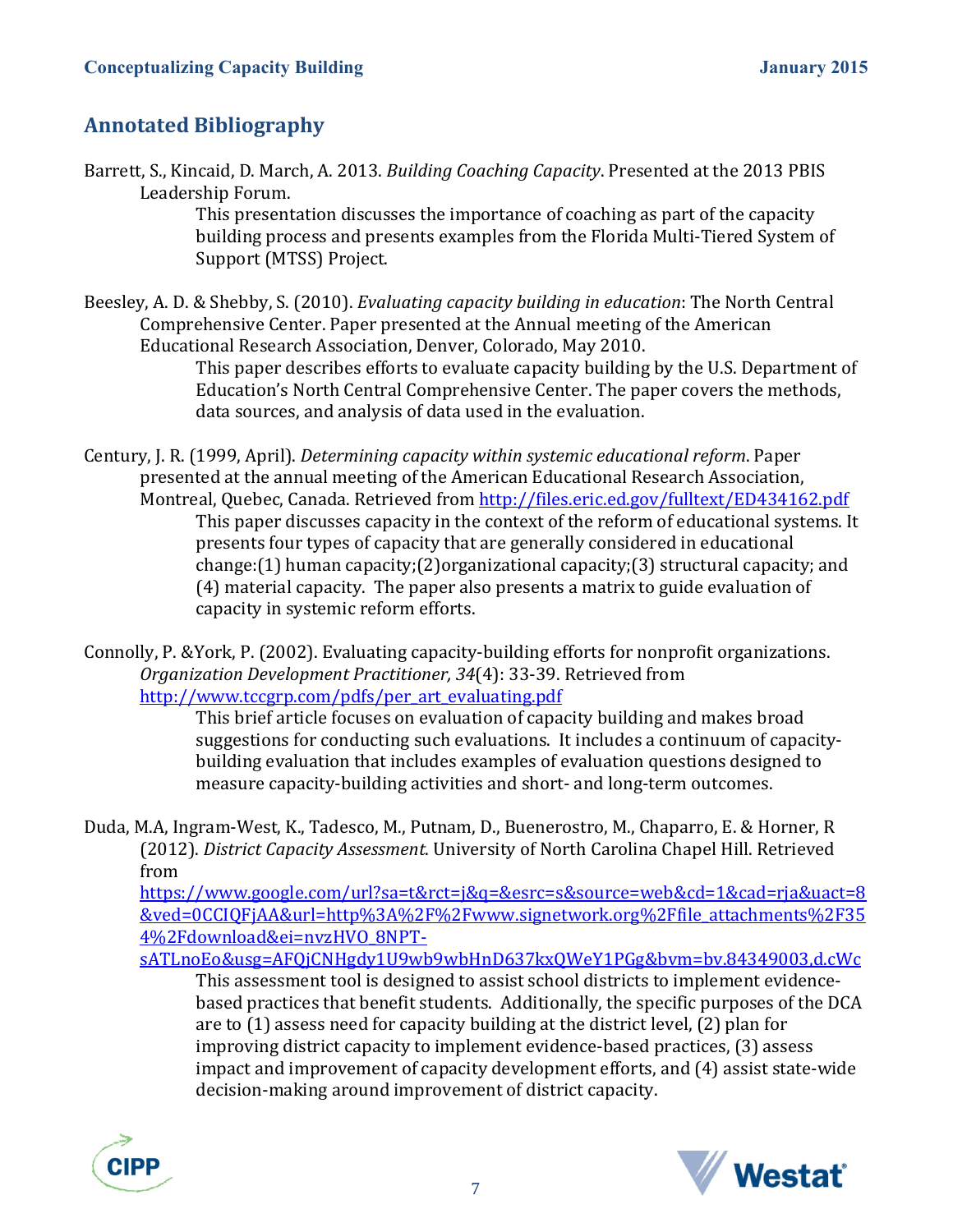Fixsen, D. L., Blase, K. A., Duda, M. A., & Horner, R. (2012). *Assessment of State Capacity for Scaling up Evidence-Based Practices. State Capacity Assessment (SCA)* University of North Carolina Chapel Hill. Retrieved from [http://www.signetwork.org/file\\_attachments/353/download](http://www.signetwork.org/file_attachments/353/download) This assessment tool is designed to guide action planning for improving or sustaining state capacity for effectively implementing evidence-based programs and other innovations in education. The specific purposes of this assessment tool are to (1) provide a State Management Team with a regular measure of the state capacity for implementation of evidence-based practices, and (2) provide a structured process for the development of and State Capacity Action Plan

Fixsen, D., Blase, K., Horner, R. & Sugai, G. (2008). *Taking EBPs to Scale: Capacity Building*. Presented at the PBS Conference 2008.

This presentation provides a general discussion of the processes of implementation, capacity building, and scaling-up. The presentation does not provide specific examples.

Fixsen, D. L., Naoom, S. F., Blase, K. A., Friedman, R. M. & Wallace, F. (2005). *Implementation Research: A Synthesis of the Literature.* Tampa, FL: University of South Florida, Louis de la Parte Florida Mental Health Institute, The National Implementation Research Network (FMHI Publication #231).

> This document includes a comprehensive literature review on implementation science, including best practices for implementation.

Grantmakers for Effective Organizations. (2003). *Grantmakers for effective organizations: Theory of change.* Prepared by Steven La France and Rick Green.

This is primarily a marketing document for GEO. It offers a definition of "effectiveness" that has been adopted by others (Wing, Beesley & Shebby) as a definition of "capacity."

Hall, G., & Hord, S. (2005). Implementing change: Patterns, principles, and potholes (2nd ed.). Boston: Allyn & Bacon.

This book provides a detailed and research-based discussion of practical methods of understanding, evaluating and facilitating the change process within the context of the Concerns Based Adoption Model.

Harsh S. (2010). Chapter 1: Gaining perspective on a complex task: A multidimensional approach to capacity building. In S. Harsh, K. Bradley, K. Good, & J. Ross (Eds.). (2010), *Capacity building technical assistance: Change agent analyses (pp.1-19).* Charlestown, WV: Edvantia, Appalachia Regional Comprehensive Center. Retrieved from [http://citeseerx.ist.psu.edu/viewdoc/download;jsessionid=9BF9F15FDB4F542F52E04384](http://citeseerx.ist.psu.edu/viewdoc/download;jsessionid=9BF9F15FDB4F542F52E043841D046A71?doi=10.1.1.456.7024&rep=rep1&type=pdf) [1D046A71?doi=10.1.1.456.7024&rep=rep1&type=pdf](http://citeseerx.ist.psu.edu/viewdoc/download;jsessionid=9BF9F15FDB4F542F52E043841D046A71?doi=10.1.1.456.7024&rep=rep1&type=pdf)

This chapter discusses Appalachia Regional Comprehensive Center's multidimensional approach to capacity building, which includes four key dimensions: types of capacity, levels of capacity, stages of capacity building, and outcomes of capacity building. The approach provides a framework TA providers